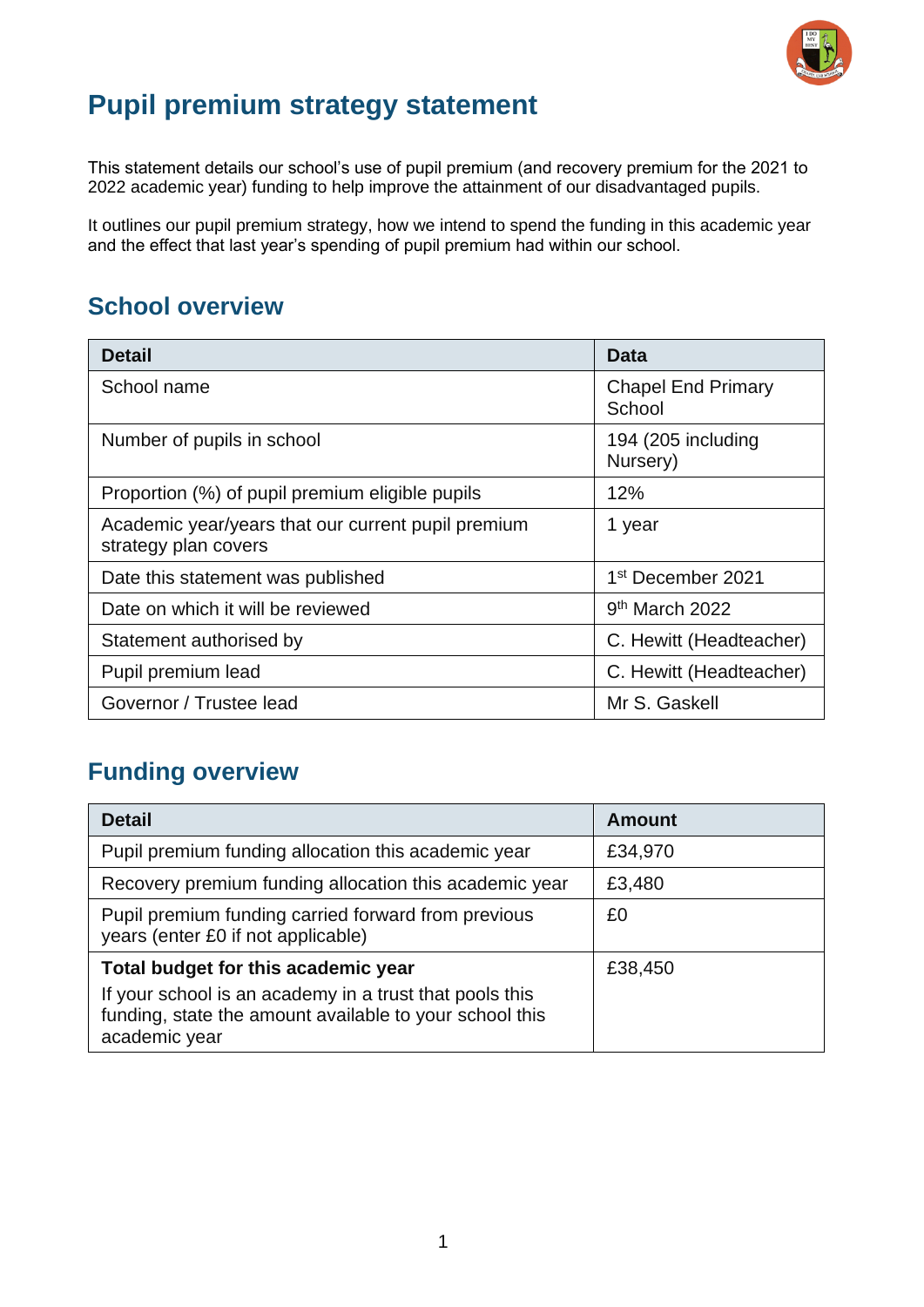

# **Part A: Pupil premium strategy plan**

#### **Statement of intent**

*You may want to include information on:*

- *What are your ultimate objectives for your disadvantaged pupils?*
- *How does your current pupil premium strategy plan work towards achieving those objectives?*
- *What are the key principles of your strategy plan?*

## **Challenges**

This details the key challenges to achievement that we have identified among our disadvantaged pupils.

| <b>Challenge</b><br>number | Detail of challenge                                                                                                                                                                                                                 |
|----------------------------|-------------------------------------------------------------------------------------------------------------------------------------------------------------------------------------------------------------------------------------|
|                            | Low standards in attainment in communication and language and writing<br>for all pupils in the Early years (exacerbated by COVID19)                                                                                                 |
| $\mathcal{P}$              | Key stage 1 attainment in reading, writing and Maths has fallen significantly<br>when comparing data over a 3 year trend. (exacerbated by COVID19)                                                                                  |
| 3                          | Key Stage 2 attainment in writing has dipped (exacerbated by COVID19)                                                                                                                                                               |
| 4                          | Attendance and readiness to learn of pupil premium children is lower than non-<br>pupil premium children<br>Pupil Premium = 93.4% Autumn 2021-2022<br>Non Pupil Premium = 96.2% Autumn 2021-2022<br>Pupil Premium = 92.3% 2020-2021 |
|                            | Non Pupil Premium = 97.8% 2020-2021                                                                                                                                                                                                 |
|                            | Pupil Premium = 90.1% 2019-2020                                                                                                                                                                                                     |
|                            | Non Pupil Premium = 94.2% 2019-2020                                                                                                                                                                                                 |
| 5                          | Social and emotional health and wellbeing of children who are returning to<br>education- post COVID                                                                                                                                 |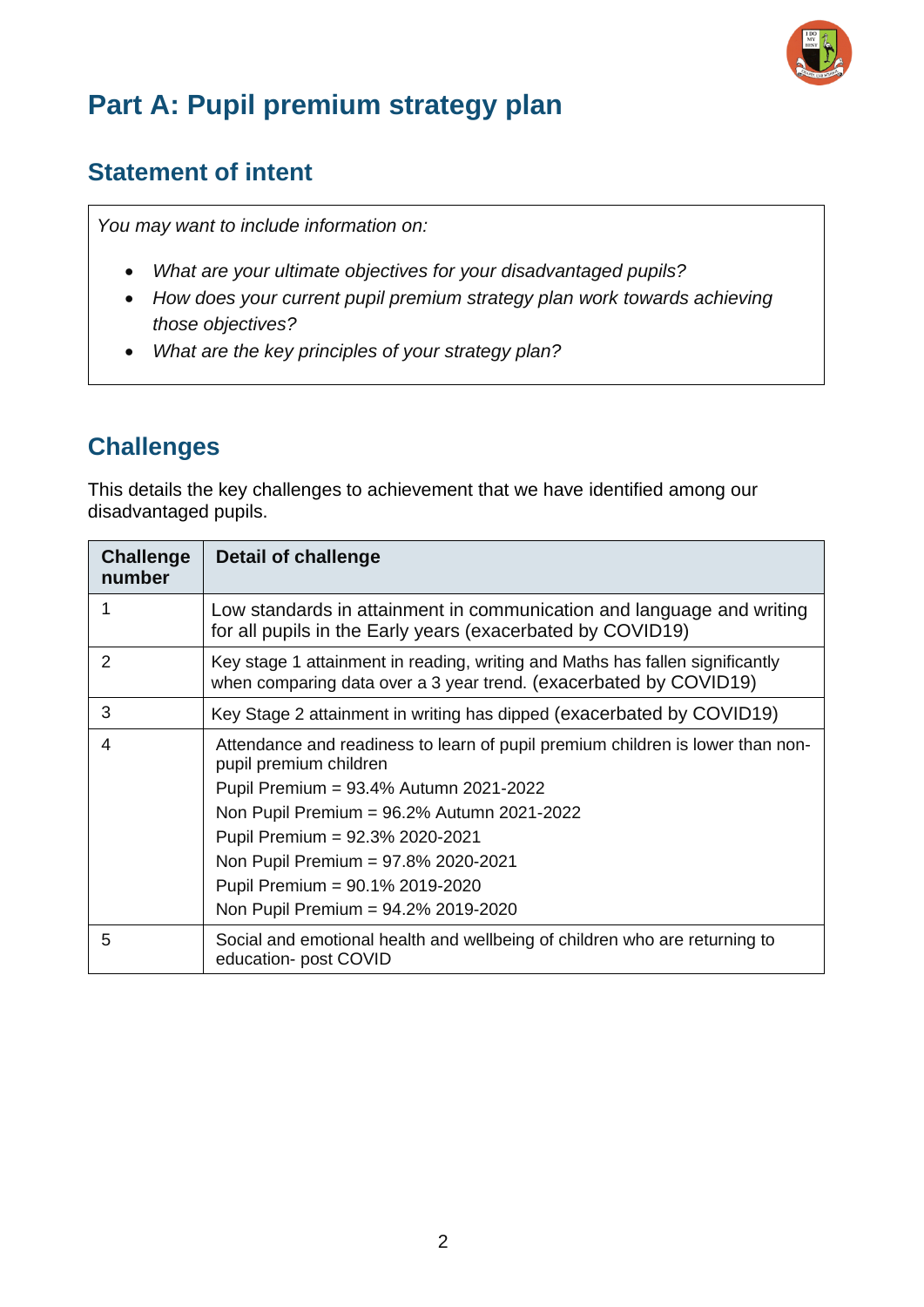

## **Intended outcomes**

This explains the outcomes we are aiming for **by the end of our current strategy plan**, and how we will measure whether they have been achieved.

| <b>Intended outcome</b>                                                                                                            | <b>Success criteria</b>                                                                                                                                                                       |
|------------------------------------------------------------------------------------------------------------------------------------|-----------------------------------------------------------------------------------------------------------------------------------------------------------------------------------------------|
| Improved oral and language skills and<br>vocabulary among disadvantaged pupils                                                     | End of year EYFS data compared to the<br>National baseline will show improved levels<br>of communication and language.                                                                        |
|                                                                                                                                    | Children are using vocabulary that is age<br>appropriate both inside and outside of the<br>classroom                                                                                          |
|                                                                                                                                    | Learning journeys show clear improvements<br>on a termly basis                                                                                                                                |
| Improved reading, writing and maths<br>attainment for disadvantaged pupils at the<br>end of key stage 1                            | Reading, writing and maths outcomes show<br>a that the gap in attainment between<br>disadvantaged and non-disadvantaged<br>children has reduced.                                              |
|                                                                                                                                    | Subject Leader monitoring shows improved<br>standards in reading writing and maths for<br>disadvantaged children.                                                                             |
| Improved writing attainment for<br>disadvantaged pupils at the end of Key Stage<br>2.                                              | Writing outcomes show a that the gap in<br>attainment between disadvantaged and<br>non-disadvantaged children has reduced.                                                                    |
| To achieve and sustain improved attendance<br>of disadvantaged pupils to bring their data in<br>line with non-disadvantaged pupils | To achieve a high attendance rate and to<br>have narrowed the gap between<br>disadvantaged and non-disadvantaged<br>pupils. This will be measured by half termly<br>attendance data analysis. |
| To improve the pastoral offer in school to<br>develop social and emotional wellbeing of all                                        | To have a trained pastoral team in place.                                                                                                                                                     |
| pupils in particular disadvantaged pupils.                                                                                         | To have a dedicated pastoral safe space to<br>support self regulation of pupils.                                                                                                              |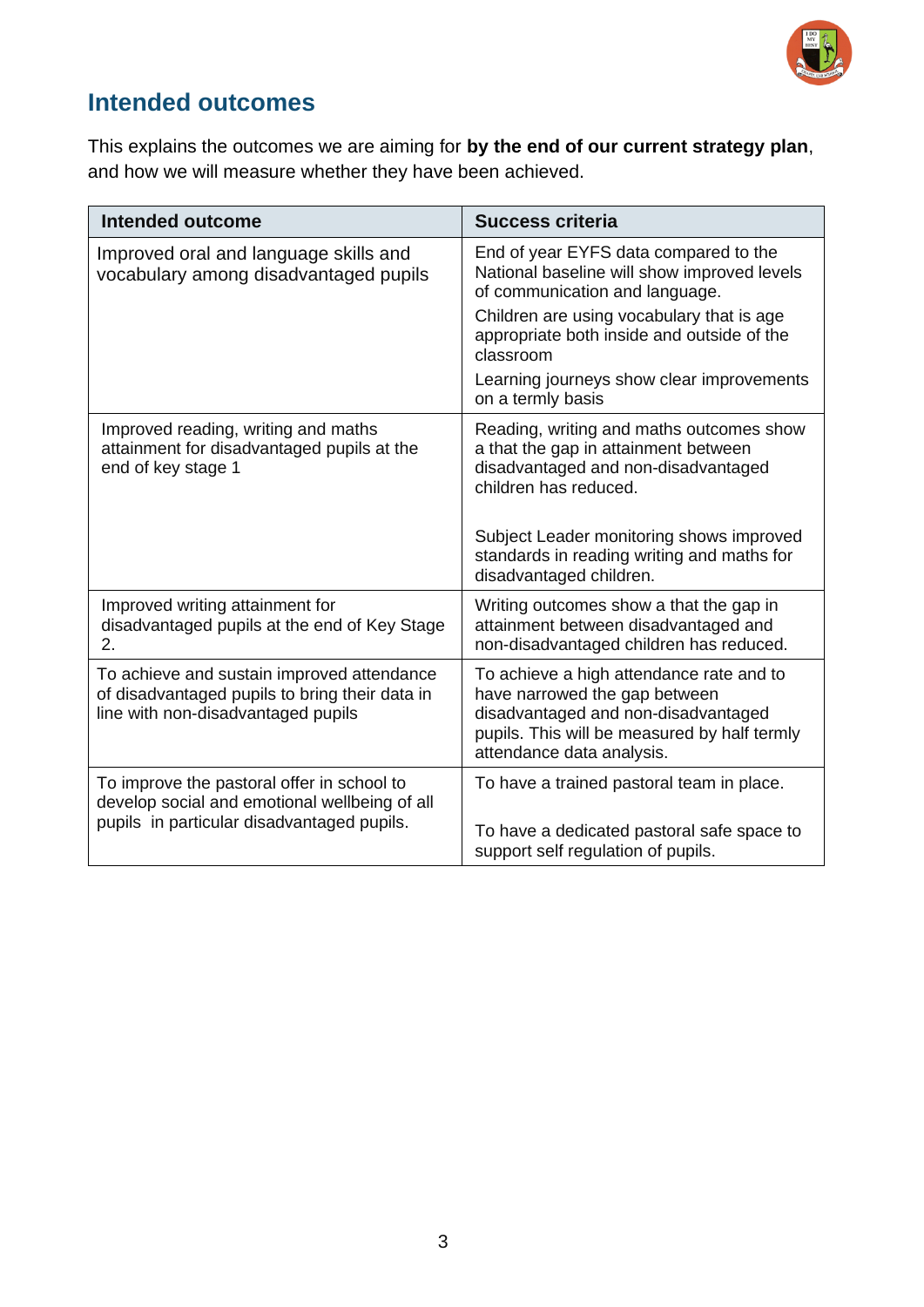

## **Activity in this academic year**

This details how we intend to spend our pupil premium (and recovery premium funding) **this academic year** to address the challenges listed above.

#### **Teaching (for example, CPD, recruitment and retention)**

Budgeted cost: £ *10,975*

| <b>Activity</b>                                                                                | <b>Evidence that supports this</b><br>approach                                                                                                         | <b>Challenge</b><br>number(s)<br>addressed |
|------------------------------------------------------------------------------------------------|--------------------------------------------------------------------------------------------------------------------------------------------------------|--------------------------------------------|
| Train staff in the use<br>of NELI                                                              | <b>Evidence and programme</b><br>development   Nuffield Early<br>Language Intervention (NELI)<br>(teachneli.org)                                       | 1                                          |
| EYFS Hub training for<br>staff                                                                 | Local Authority recommended training<br>and support                                                                                                    | 1                                          |
| Staff training in<br>standardised reading<br>assessments (PIRA)                                | <b>Rising Stars Assessment Bank -</b><br>case studies and reviews<br>(risingstars-uk.com)                                                              | $\overline{2}$                             |
| <b>Purchase of NFER</b><br>maths assessments                                                   | <b>NFER Tests - NFER</b>                                                                                                                               | $\overline{2}$                             |
| Staff training in use of<br><b>NFER</b> assessments                                            | It is widely known that if staff are trained<br>in administering assessments, then a<br>more accurate picture of pupil<br>performance can be obtained. | $\overline{2}$                             |
| Purchase of DFE<br>approved synthetics<br>phonics Essential<br>letters and sounds<br>resources | <b>SSP Programme   ELS - Essential</b><br><b>Letters &amp; Sounds</b><br>(essentiallettersandsounds.org)                                               | $2 + 3$                                    |
| <b>Essential Letters and</b><br>Sounds staff training                                          | <b>Knowledge Schools Trust - Home</b>                                                                                                                  | $2 + 3$                                    |
| <b>Essential Letters and</b><br>Sounds subscription                                            | <b>SSP Programme   ELS - Essential</b><br><b>Letters &amp; Sounds</b><br>(essentiallettersandsounds.org)                                               | $2 + 3$                                    |
| Staff training in Maths<br>Mastering of number                                                 | <b>Mastering Number   NCETM</b>                                                                                                                        | $2 + 3$                                    |
| <b>Purchase of WhitRose</b><br>Maths subscription                                              | <b>White Rose Maths   Free Maths</b><br><b>Teaching Resources   CPD Training</b>                                                                       | $2 + 3$                                    |
| Maths specialist<br>consultant supporting<br>staff development                                 | ST Helens Local Authority have recent<br>historical evidence that their specialist<br>input has supported schools in                                   | 2                                          |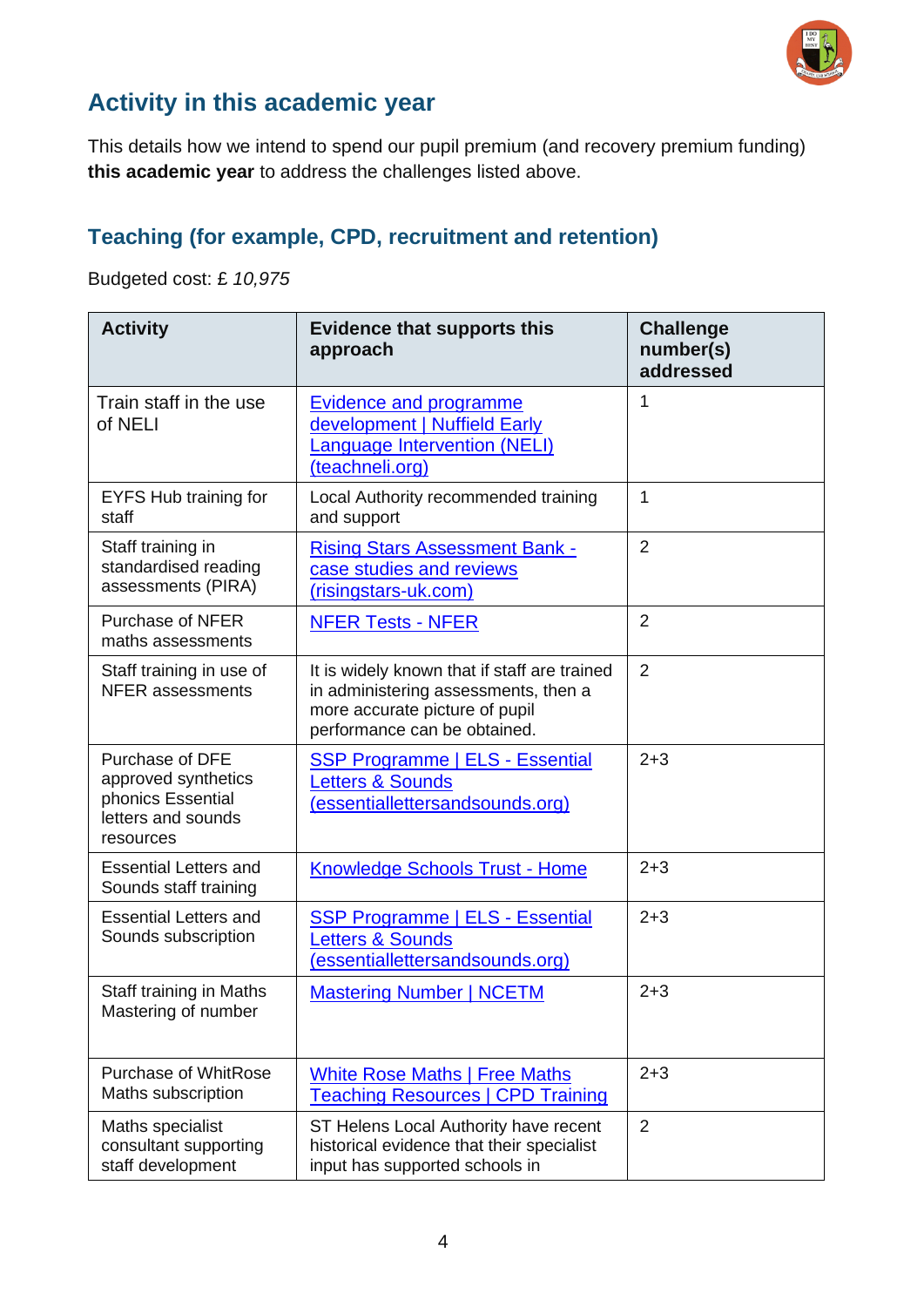|                                                                                                                                      | developing the quality of teaching and<br>learning.                                                                                                                         |                |
|--------------------------------------------------------------------------------------------------------------------------------------|-----------------------------------------------------------------------------------------------------------------------------------------------------------------------------|----------------|
| English specialist<br>consultant supporting<br>staff development                                                                     | ST Helens Local Authority have recent<br>historical evidence that their specialist<br>input has supported schools in<br>developing the quality of teaching and<br>learning. | $2 + 3$        |
| EYFS-Y1 transition<br>specialist consultant<br>supporting staff<br>development                                                       | ST Helens Local Authority have recent<br>historical evidence that their specialist<br>input has supported schools in<br>developing the quality of teaching and<br>learning. | $\overline{2}$ |
| Learning assistant<br>quality intervention<br>training                                                                               | ST Helens Local Authority have recent<br>historical evidence that their specialist<br>input has supported schools in<br>developing the quality of teaching and<br>learning. | $2 + 3$        |
| Purchase of the PSHE<br>+RSE SACRF<br>programme                                                                                      | <b>The Impact of our Work</b><br>(coramlifeeducation.org.uk)                                                                                                                | 5              |
| Staff training in emotion<br>coaching                                                                                                | https://afaeducation.org                                                                                                                                                    | 5              |
| Subscription to reading<br>eggs and fast phonics<br>to support the<br>development of<br>children's reading in<br>school and at home. | Learning to Read for Kids   Learn to<br>Read with Phonics   Free Trial -<br><b>Reading Eggs</b>                                                                             | $\overline{2}$ |

 $\begin{array}{|c|c|} \hline 1\, \text{DO} & A \\ \hline \text{MY} & B\text{EST} \end{array}$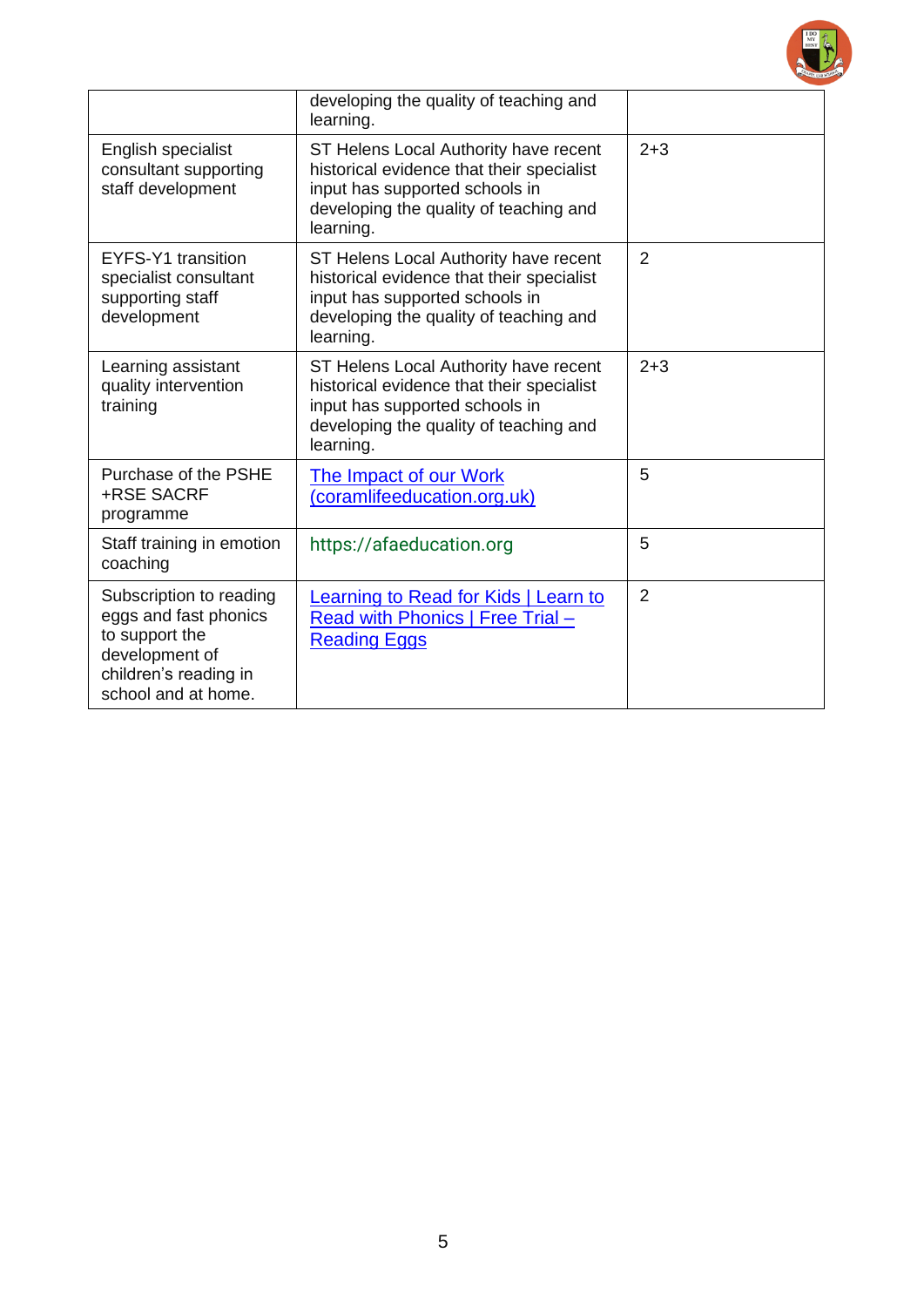

#### **Targeted academic support (for example, tutoring, one-to-one support structured interventions)**

Budgeted cost: £ 12,000

| <b>Activity</b>                                                                                                                  | Evidence that supports this approach                                                                             | <b>Challenge</b><br>number(s)<br>addresse<br>$\mathbf d$ |
|----------------------------------------------------------------------------------------------------------------------------------|------------------------------------------------------------------------------------------------------------------|----------------------------------------------------------|
| Dedicated<br>Learning<br>support to<br>provide<br>targeted<br>personalised<br>academic<br>support                                | https://educationendowmentfoundation.org.uk/education<br>-evidence/teaching-learning-toolkit/small-group-tuition | $2 + 3$                                                  |
| Dedicated<br>Learning<br>support<br>assistant for<br><b>NELI</b>                                                                 | <b>Evidence and programme development   Nuffield Early</b><br>Language Intervention (NELI) (teachneli.org)       | 1                                                        |
| Dedicated<br>Learning<br>support<br>assistants for<br>additional<br>phonics<br>sessions<br>targeting<br>disadvantage<br>d pupils | https://educationendowmentfoundation.org.uk/education-<br>evidence/teaching-learning-toolkit/phonics             | 5                                                        |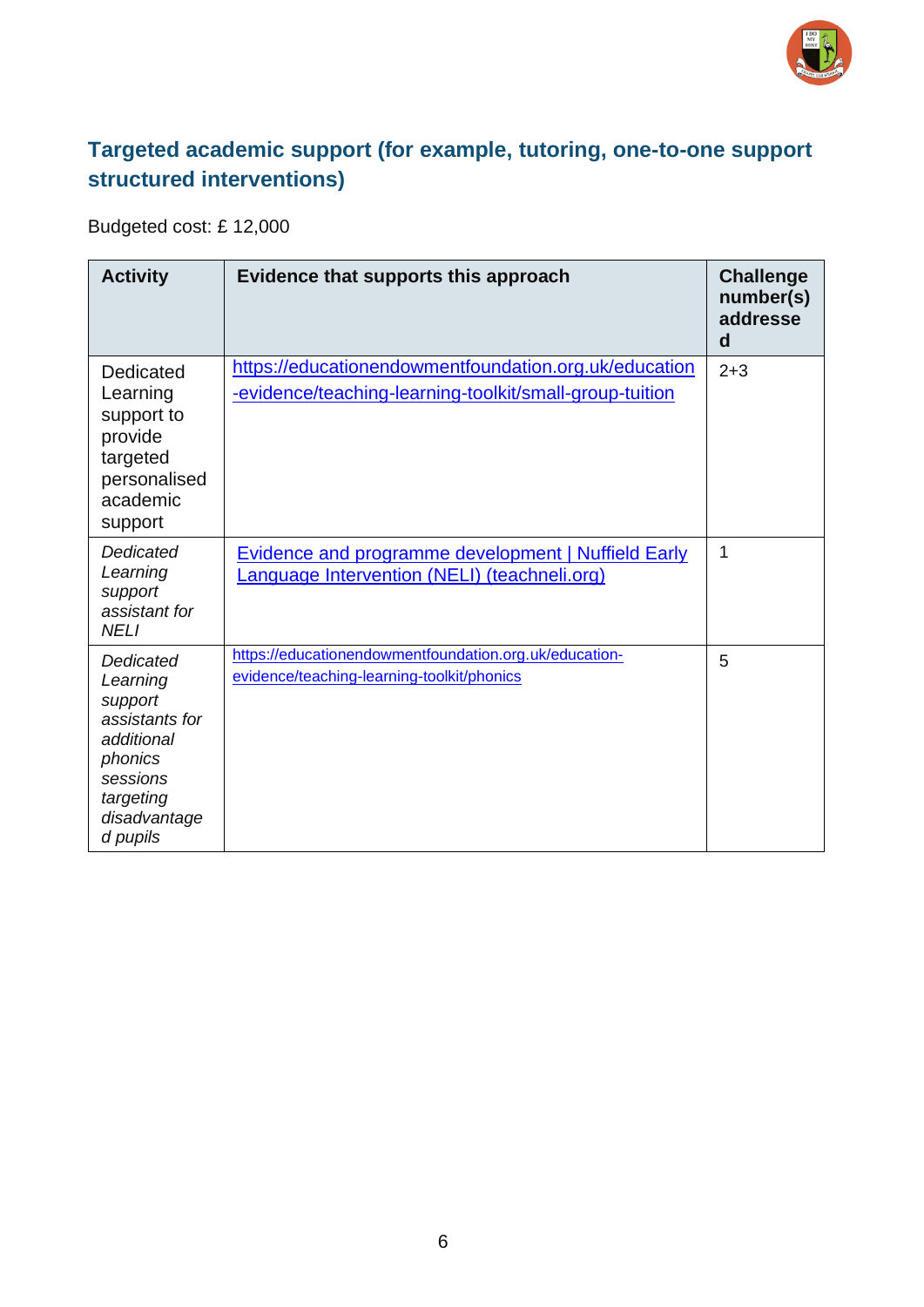

#### **Wider strategies (for example, related to attendance, behaviour, wellbeing)**

#### Budgeted cost: £ 15,000

| <b>Activity</b>                                                                                                                             | <b>Evidence that supports this</b><br>approach                                                                                                                   | <b>Challenge</b><br>number(s)<br>addressed |
|---------------------------------------------------------------------------------------------------------------------------------------------|------------------------------------------------------------------------------------------------------------------------------------------------------------------|--------------------------------------------|
| <b>Employment of onsite</b><br>attendance officer                                                                                           | Evidence from historical attendance<br>data supported by Local Authority<br>inspections praising the actions of our<br>Attendance officer on site.               | 4                                          |
| Service Level<br>Agreement for<br><b>Educational Welfare</b><br>officer to ensure<br>increased engagement<br>with disadvantaged<br>families | Evidence from historical attendance<br>data supported by Local Authority<br>inspections praising the actions of our<br>Attendance officer in the Local Authority | $4 + 5$                                    |
| Development of a safe<br>space to support<br>children with emotional<br>wellbeing needs                                                     | We All Need A Safe Space  <br><b>Billesley Research School</b>                                                                                                   | 5                                          |
| <b>Dedicated Learning</b><br>support assistants to<br>provided emotional<br>support to identified<br>children                               | https://afaeducation.org                                                                                                                                         | 5                                          |

#### **Total budgeted cost: £** *37,975*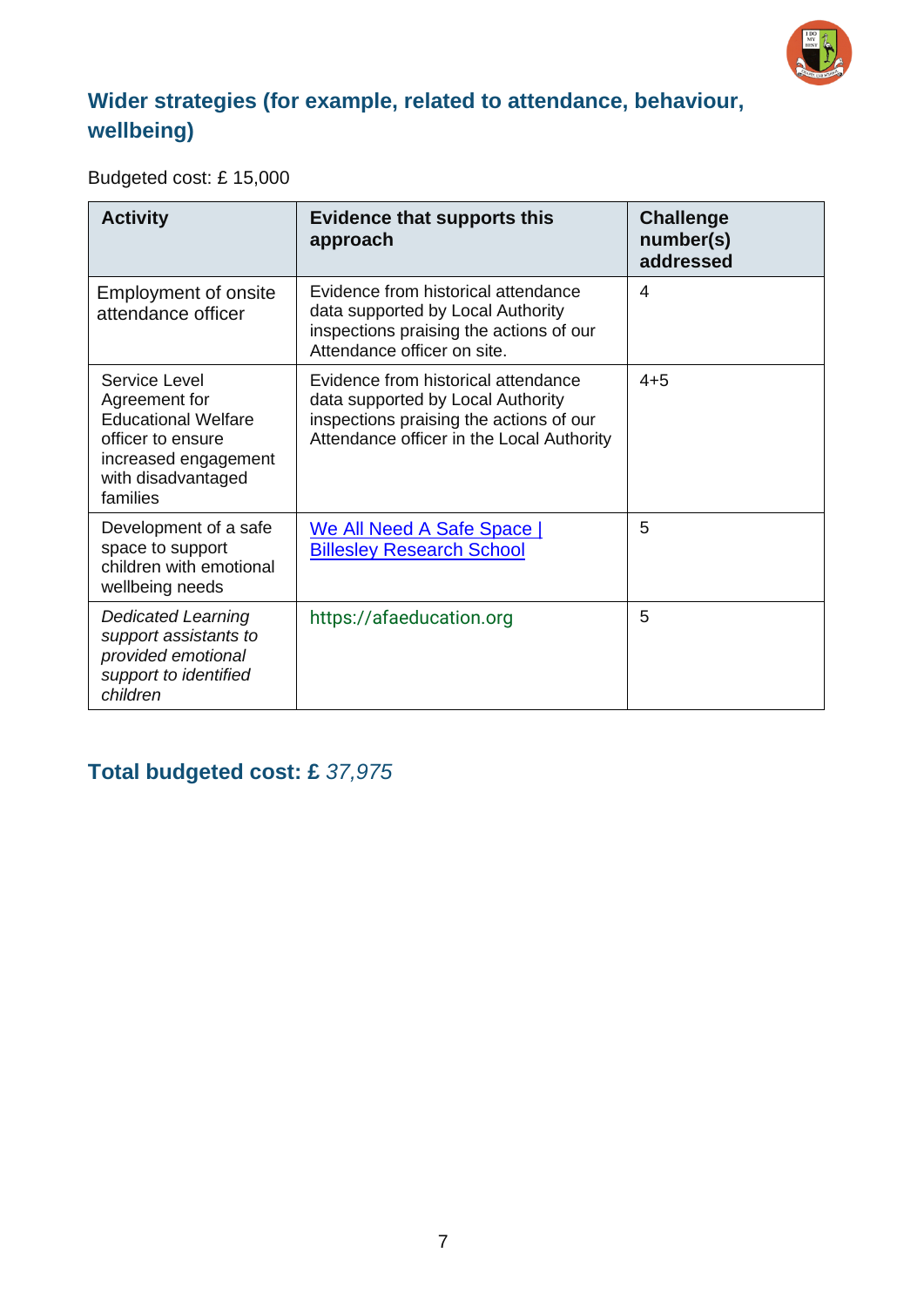

## **Part B: Review of outcomes in the previous academic year**

#### **Pupil premium strategy outcomes**

This details the impact that our pupil premium activity had on pupils in the 2020 to 2021 academic year.

The pupil premium plan for 2020-2021 was severely disrupted due to the National Lockdown in January 2021.

All pupil premium children were invited to attend school.

Disadvantaged children who did not attend school received daily phone calls from the school office and weekly phone calls from class teachers.

The Educational Welfare Officer was employed to check on disadvantaged families throughout lockdown.

Disadvantaged families were allocated digital tablets for children to access

Children who accepted the invitation to attend school received targeted Learning assistant support in line with Target B of the pupil premium plan.

Target A – To employ a supply teacher to work with small groups of pupil premium children at least once a week.

This target was disrupted as no new teaching staff could be introduced to school during lockdown. During this time, we limited staff attendance in the interest of health and safety. Following lockdown, Learning assistants provided small group mindfulness and wellbeing sessions as a replacement for the planned academic support using an external supply agency.

Target B- To use targeted Learning Assistant support across the school to impact on personalised pupil targets which were generated through pupil progress meetings.

This target did happen with children who accepted the invitation to attend school. Children who did not attend school received focused teacher feedback through online learning and also intervention with Learning assistants following the lockdown period.

Target C- To create focused and consistent learning environments allowing for all pupils including pupil premium pupils to receive high quality marking and feedback.

This target has continued into 2021-2022. The focus for all stakeholders on return to school was supporting each other with mental, physical and emotional wellbeing.